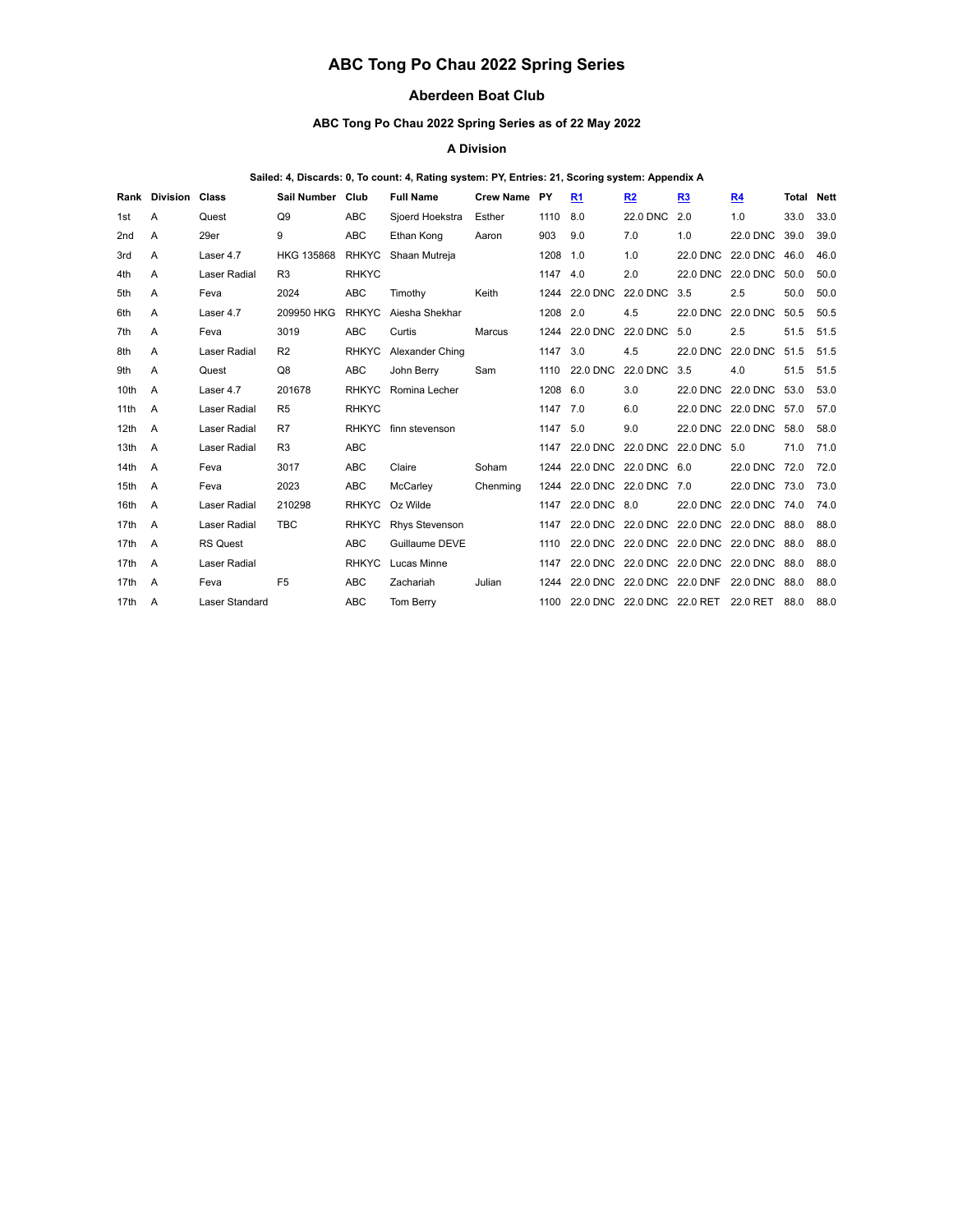## **R4 - A Division at 14:20:00**

## **Start: Start 1, Finishes: Place, Time: 14:30:00**

<span id="page-1-0"></span>

|               | <b>Rank Division Class</b> |                | Sail Number    |                 | Club Full Name             | Crew Name PY |      |              | <b>Elapsed Corrected Points</b> |      |
|---------------|----------------------------|----------------|----------------|-----------------|----------------------------|--------------|------|--------------|---------------------------------|------|
|               | А                          | Quest          | Q9             |                 | ABC Sjoerd Hoekstra Esther |              | 1110 | 0:31:40      | 0:28:32                         | 1.0  |
| 2             | А                          | Feva           | 2024           |                 | ABC Timothy                | Keith        |      | 1244 0:35:49 | 0:28:47                         | 2.5  |
| $\mathcal{P}$ | A                          | Feva           | 3019           |                 | ABC Curtis                 | Marcus       |      | 1244 0:35:49 | 0:28:47                         | 2.5  |
| 4             | A                          | Quest          | Q8             |                 | ABC John Berry             | Sam          | 1110 | 0:32:19      | 0:29:07                         | 4.0  |
| 5             | А                          | Laser Radial   | R <sub>3</sub> | ABC <sub></sub> |                            |              | 1147 | 0:45:47      | 0:39:55                         | 5.0  |
| 6             | A                          | Laser Standard |                |                 | ABC Tom Berry              |              | 1100 | <b>RET</b>   |                                 | 22.0 |